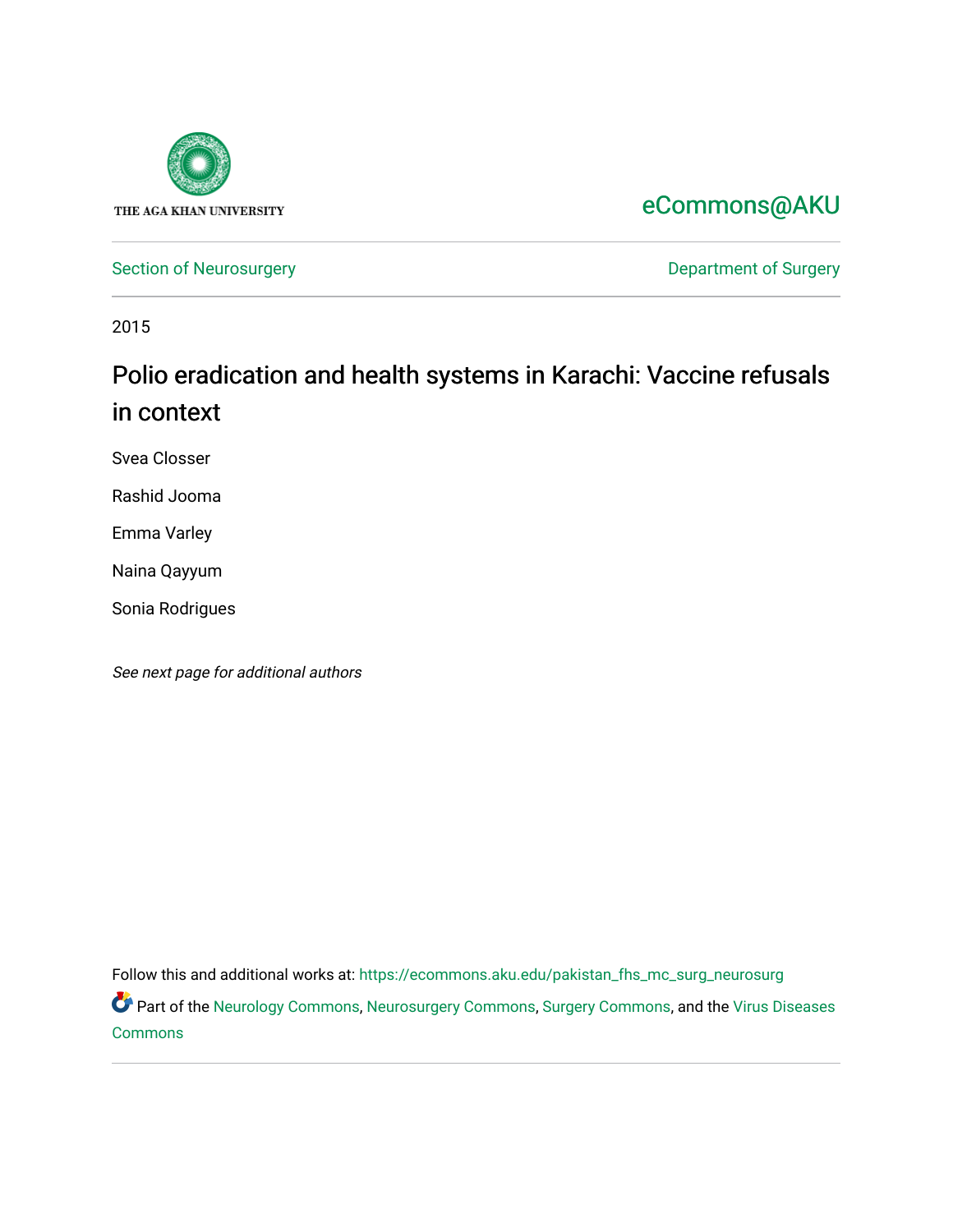## Authors

Svea Closser, Rashid Jooma, Emma Varley, Naina Qayyum, Sonia Rodrigues, Akasha Sarwar, and Patricia Omidian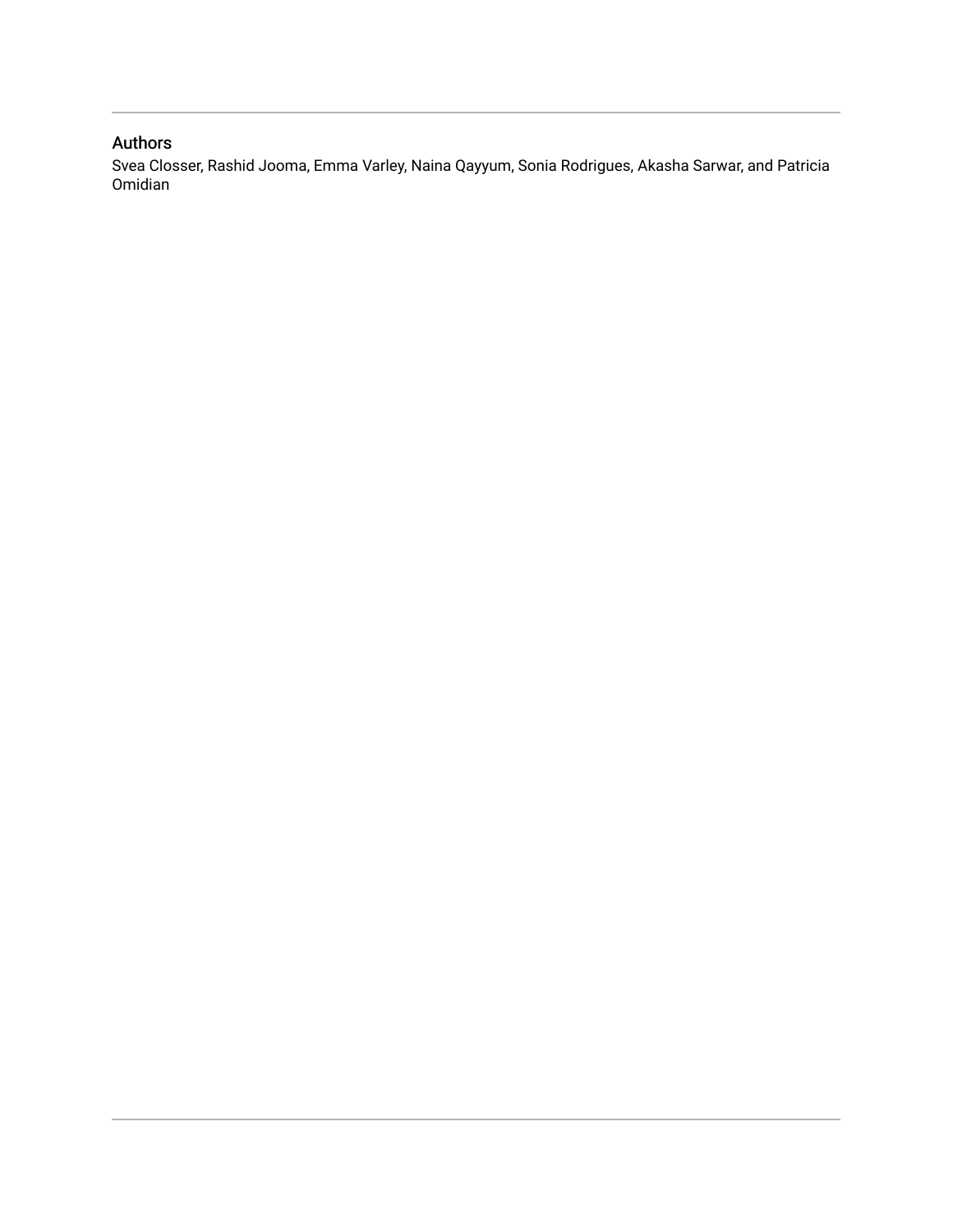



**Global Health Communication**

**ISSN: (Print) 2376-2004 (Online) Journal homepage:<https://www.tandfonline.com/loi/ughc20>**

## **Polio Eradication and Health Systems in Karachi: Vaccine Refusals in Context**

**Svea Closser, Rashid Jooma, Emma Varley, Naina Qayyum, Sonia Rodrigues, Akasha Sarwar & Patricia Omidian**

**To cite this article:** Svea Closser, Rashid Jooma, Emma Varley, Naina Qayyum, Sonia Rodrigues, Akasha Sarwar & Patricia Omidian (2015) Polio Eradication and Health Systems in Karachi: Vaccine Refusals in Context, Global Health Communication, 1:1, 32-40, DOI: [10.1080/23762004.2016.1178563](https://www.tandfonline.com/action/showCitFormats?doi=10.1080/23762004.2016.1178563)

**To link to this article:** <https://doi.org/10.1080/23762004.2016.1178563>

Copyright © Svea Closser, Rashid Jooma, Emma Varley, Naina Qayyum, Sonia Rodigues, Akasha Sarwar, and Patricia **Omidian** Published online: 09 May 2016.

 $\overline{\mathscr{L}}$  [Submit your article to this journal](https://www.tandfonline.com/action/authorSubmission?journalCode=ughc20&show=instructions)  $\mathbb{Z}$ 



lo i

ര

[View related articles](https://www.tandfonline.com/doi/mlt/10.1080/23762004.2016.1178563)  $\mathbb{Z}$ 



[View Crossmark data](http://crossmark.crossref.org/dialog/?doi=10.1080/23762004.2016.1178563&domain=pdf&date_stamp=2016-05-09)<sup>C</sup>



 $\mathbb{C}$  [Citing articles: 3 View citing articles](https://www.tandfonline.com/doi/citedby/10.1080/23762004.2016.1178563#tabModule)  $\mathbb{C}$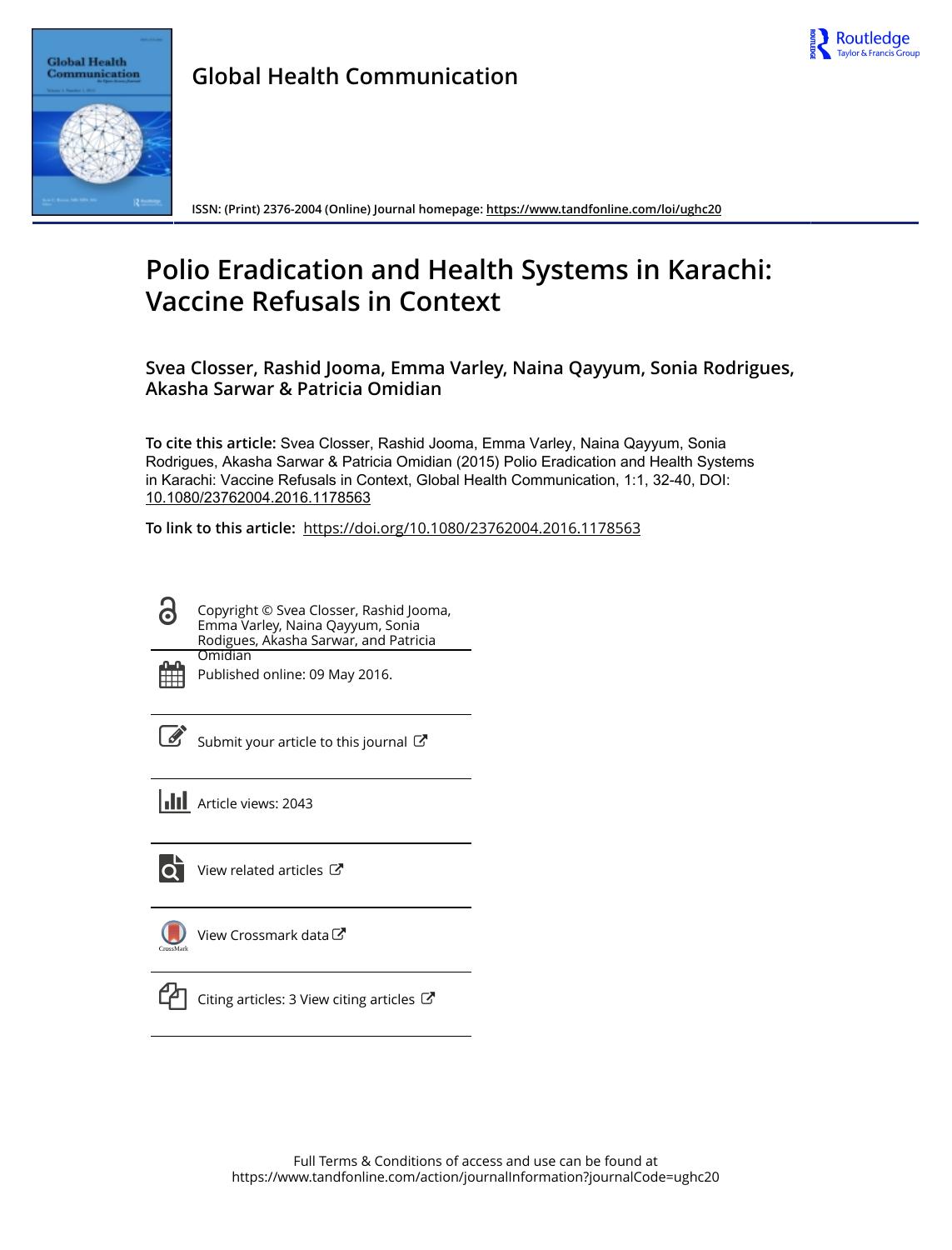# Polio Eradication and Health Systems in Karachi: Vaccine Refusals in Context

SVEA CLOSSER<sup>1</sup>, RASHID JOOMA<sup>2</sup>, EMMA VARLEY<sup>3</sup>, NAINA QAYYUM<sup>1</sup>, SONIA RODRIGUES<sup>1</sup>, AKASHA SARWAR<sup>1</sup>, and PATRICIA OMIDIAN<sup>4</sup>

<sup>1</sup>Department of Sociology/Anthropology, Middlebury College, Middlebury, Vermont, USA

<sup>2</sup>Department of Surgery, Aga Khan University, Karachi, Pakistan

<sup>3</sup>Department of Anthropology, Brandon University, Brandon, Manitoba, Canada

4 Focusing Initiatives International, New York, New York, USA

## ABSTRACT

Community and health worker engagement will be key to polio eradication in Karachi, Pakistan. In this study, the authors conducted participant observation, interviews, and a document review in SITE Town, Karachi, an area that in recent years has harbored poliovirus. SITE's diverse population includes large numbers of internally displaced persons who are disproportionately affected by polio and are more likely than other populations to refuse the polio vaccine. Vaccine acceptance and worker motivation in SITE Town were shaped by the discrepancy in funding and attention for polio eradication campaigns as compared with routine services. Parental vaccine refusals stemmed from a distrust of government and international actors that provided few services but administered polio vaccine door-to-door every month. Addressing this discrepancy could therefore be key to eliminating polio. The authors suggest short-term improvements to routine immunization and sanitation in key polio endemic areas, coupled with a longterm focus on sustainable improvements to routine immunization and broader health services.

The Global Polio Eradication Initiative (GPEI) has made remarkable progress in recent years. After the elimination of wild polio from India and Nigeria, there were only 106 cases of polio globally in 2015, the lowest in history. Achieving eradication now depends primarily on stopping transmission in the two remaining endemic countries, Pakistan and Afghanistan.

In Pakistan, recent improvements in operations and access led to a reduction in polio cases, from 328 wild and circulating vaccine-derived polio cases in 2014 to 55 in 2015. Yet, polio transmission stubbornly persists. Both vaccine refusals and operational issues contribute to immunity gaps in polio-endemic areas of the country (GPEI, [2015a](#page-11-0); Independent Monitoring Board of the GPEI, [2015](#page-11-0); SteelFisher et al., [2015\)](#page-11-0). Stopping polio in Pakistan will likely require improving vaccine acceptance by parents and further motivating polio workers to seek out and vaccinate every child.

This article explores community and health worker engagement in polio eradication in Karachi. Drawing on research conducted in early 2012, we focus on SITE Town, an area that in recent years has harbored poliovirus [\(Table 1](#page-4-0)). Our aim is not to evaluate the effectiveness of the polio program but rather to qualitatively describe some challenges workers faced and explore why some parents refused polio vaccine. In SITE, vaccine acceptance and worker motivation were shaped by the discrepancy in funding and attention for polio eradication campaigns as compared with routine services. Addressing this discrepancy could therefore be key to eliminating polio.

### SITE Town, Karachi

SITE is one of 18 towns that make up Karachi, a megacity of more than 20 million people in the province of Sindh [\(Figure 1\)](#page-4-0). Named after the Sindh Industrial and Trading Estate, SITE was initially populated by industrial workers from across Pakistan. Now, SITE is also home to large numbers of internally displaced persons (IDPs) escaping military action. Most are ethnic Pashtuns from the Federally Administered Tribal Areas and Khyber-Pakhtunkhwa in Northwestern Pakistan.

These IDPs have had a chilly reception in Karachi. Major news outlets in the country fretted about the "influx of terrorists in the form of IDPs" ("Tight security on Sindh

This is an Open Access article distributed under the terms of the Creative Commons Attribution License [\(http://creativecommons.](http://creativecommons.org/licenses/by/4.0/) [org/licenses/by/4.0/](http://creativecommons.org/licenses/by/4.0/)), which permits unrestricted use, distribution, and reproduction in any medium, provided the original work is properly cited.

Address correspondence to Svea Closser, Department of Sociology/ Anthropology, Middlebury College, 201 Munroe Hall, Middlebury, VT 05753, USA. E-mail: sclosser@middlebury.edu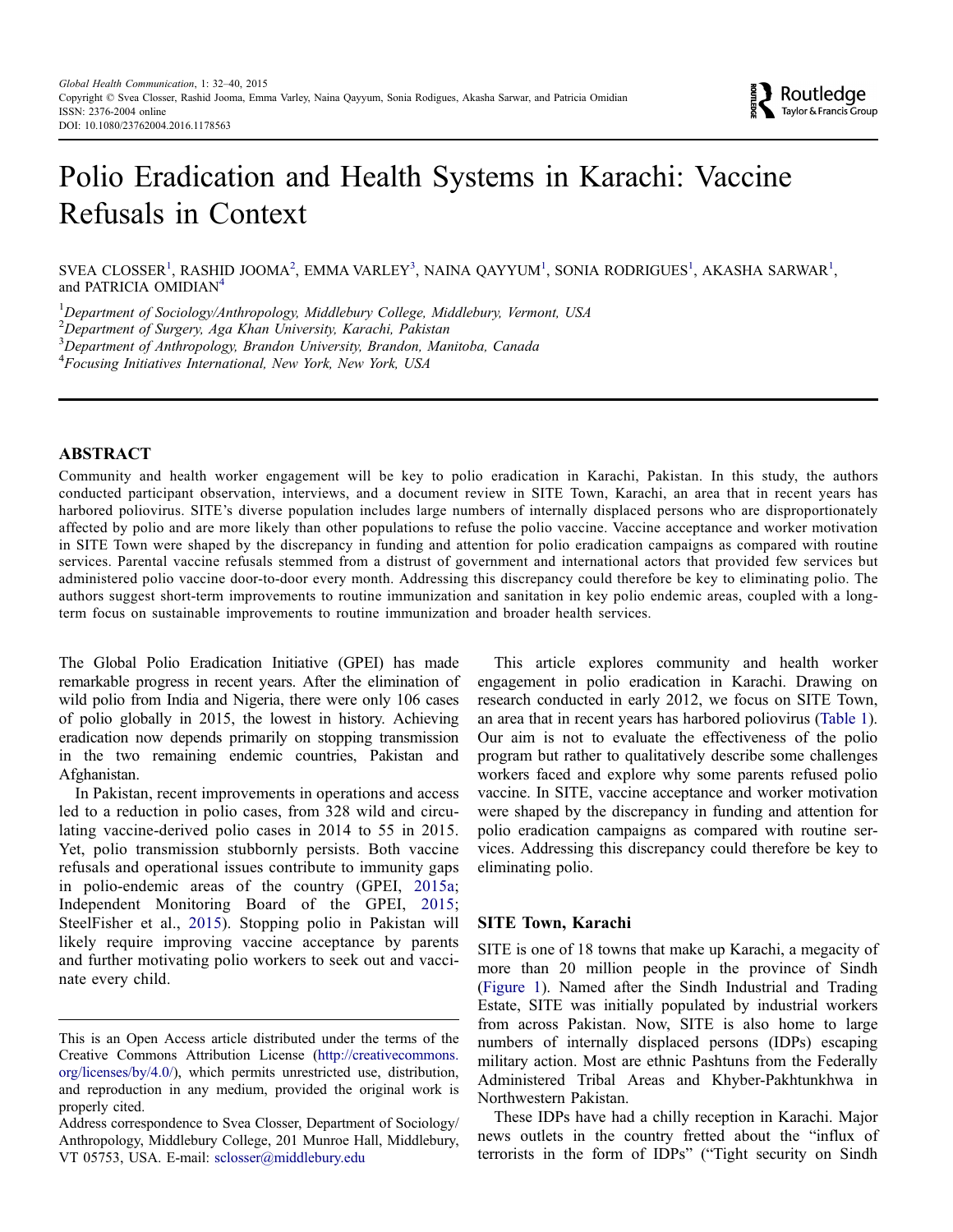<span id="page-4-0"></span>Table 1. Confirmed Cases of Wild Polio (WPV) in Karachi, 2011– 2015.

| Year | Polio cases in SITE town | Polio cases in Karachi |
|------|--------------------------|------------------------|
| 2011 |                          |                        |
| 2012 |                          |                        |
| 2013 |                          |                        |
| 2014 |                          | 21                     |
| 2015 |                          |                        |

Note: Although there were no confirmed cases in 2012, environmental surveillance picked up wild poliovirus in Karachi's sewage in that year (Kazi, Murtaza, Khoja, Zaidi, & Ali, [2014\)](#page-11-0).

borders to stop terrorists disguised as IDPs," [2014](#page-11-0)). In 2014, the government of Sindh briefly made plans to block all IDPs from entering the province and then started a registration program; many IDPs experienced police harassment as well as discrimination in places such as hospitals ("IDPs under pressure in Pakistan's Sindh Province," [2014;](#page-11-0) "IDPs won't be allowed into Sindh," [2014](#page-11-0); Khattak, [2013](#page-11-0)).

In a recent study, children in Karachi had lower rates of seroprotection against poliovirus than children in other parts of the country (Habib et al., [2013\)](#page-11-0). The GPEI recently characterized its progress in Karachi as "volatile": in evaluations of 2015's campaigns, between 20% and 60% of sampled



Figure 1. SITE Town, the study area in Karachi, Pakistan.

areas failed to clear expected bars of quality (GPEI, [2015a](#page-11-0)). Within Karachi, IDPs are disproportionately affected by polio and are more likely than members of other populations to refuse polio vaccine.

### Methods

The research described here, conducted in early 2012 with a brief follow-up in 2015, was part of a larger study examining the impact of polio eradication activities on health systems in a variety of contexts (Closser et al., [2012,](#page-10-0) [2014\)](#page-10-0). The study protocol was approved by the Middlebury College Institutional Review Board. Our methodology included document review, interviews, and participant observation:

- 1. We collected documents about polio eradication, routine immunization (RI), and broader health services from a variety of sources in Karachi and Islamabad. Some were specific to SITE Town, while others described provincial and federal policy.
- 2. We conducted more than 40 semi-structured interviews in seven of SITE Town's nine union councils and in government and United Nations offices in Islamabad. Interviewees came from a variety of levels of the health system, from community members to lady health workers (LHWs) to city- and national-level officials (Table 2).
- 3. We conducted participant observation in a polio campaign; in RI and other health activities; and at policy meetings in Karachi and Islamabad. We took detailed field notes.

We analyzed these data using NVivo software, using more than 50 codes to identify relevant themes. For this article, we focused on codes relating to community and health worker satisfaction with polio campaigns and with the broader health system.

Given that most of the information we draw on here is from just one part of Karachi and is about 4 years old, these findings should be interpreted not as a current description of dynamics across Pakistan, but as a snapshot

Table 2. Study Interviewees

| Position                                                     | No. of<br>interviewees $(n)$ |
|--------------------------------------------------------------|------------------------------|
| Government, UNICEF, and WHO officials in<br><b>Islamabad</b> |                              |
| Government, UNICEF, and WHO officials in<br>Karachi          | 6                            |
| Medical officers (doctors) in SITE town                      |                              |
| Vaccinators                                                  |                              |
| Pharmacists                                                  |                              |
| Lady health supervisors                                      | 4                            |
| Lady health workers                                          | 8                            |
| Employees hired only for polio                               | $\mathfrak{D}$               |
| Parents of children targeted by polio campaign               | 5                            |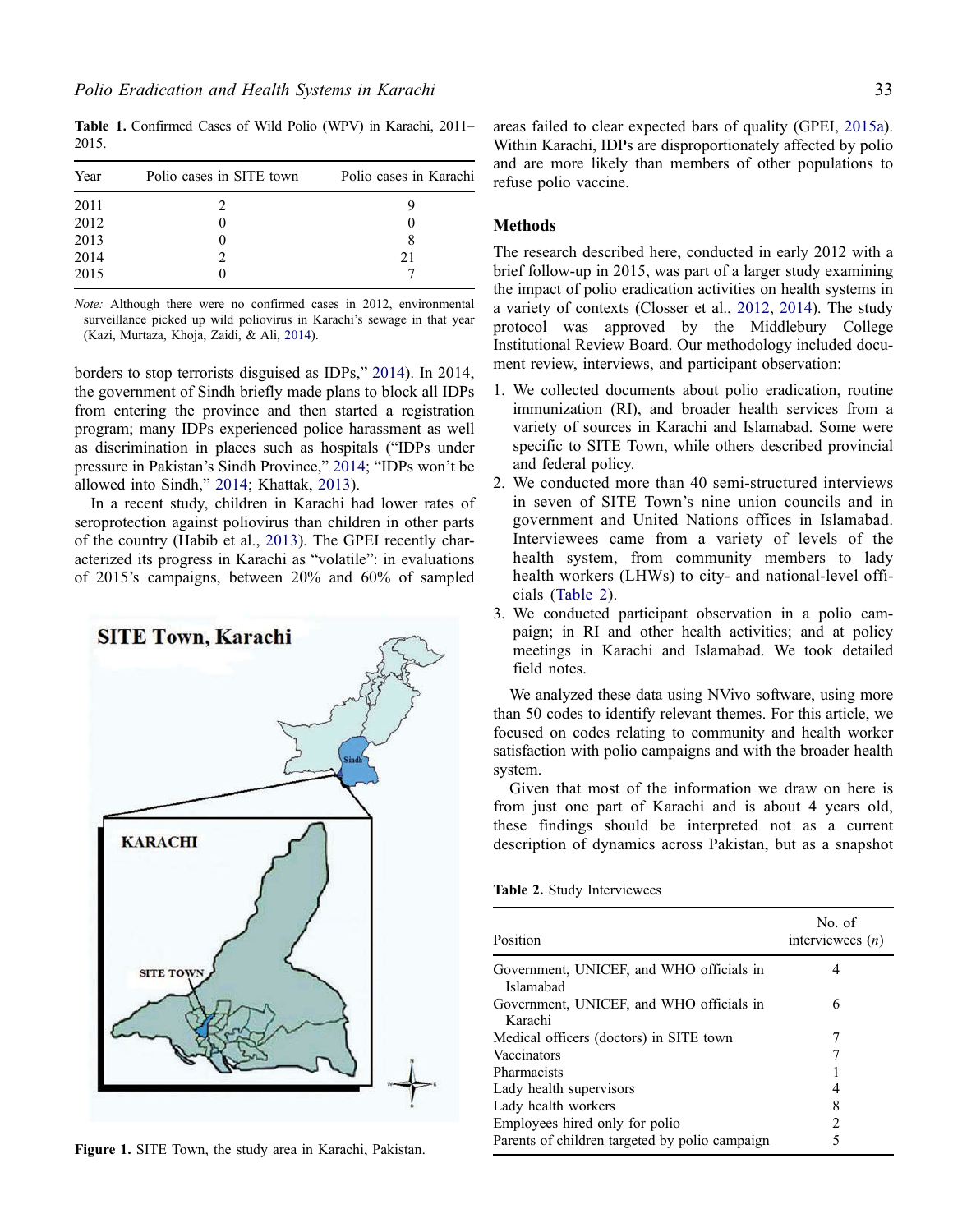<span id="page-5-0"></span>

in a particular time and place. Analyses rooted in the complexities of one particular context can effectively tease apart the factors underlying such complex phenomena as worker motivation and vaccine refusals. This approach was designed to maximize the validity of our findings (Bernard, [2011\)](#page-10-0), with the associated limitation being that they may not be widely generalizable. That said, a broader analysis of vaccine refusals across multiple countries shows that dynamics similar to the ones described here underlie oral polio vaccine (OPV) refusal in a variety of contexts (Closser et al., [2016](#page-10-0)).

## Working in SITE Town's Health System

The polio program is one of many health promotion activities that Ministry of Health staff members implement. The government health system in SITE includes tertiary hospitals; health centers providing immunizations and other basic services; and a network of LHWs tasked with providing essential maternal and child health in the community, including family planning and management of common diseases such as diarrhea. This broader context of health work is the backdrop to workers' attitudes toward the polio program.

Many ground-level staff spoke of deep commitment to their work. After her daughter died from measles, one respondent became a LHW to ensure that this did not happen to other children. Another worker added, "It is my job, but it is also a way for me to help people and friends in my community."

Yet, a number of challenges made it hard to provide high coverage of health services such as RI. In the 2012–2013 Demographic and Health Survey, survey, only 52% of children in urban Sindh were fully immunized. In Karachi specifically, around 40% of children were fully immunized with the third dose of the diptheria-tetanus-pertussis vaccine (DTP3) in the Pakistan Social and Living Standards Measurement (PSLM) survey (Figure 2).

One major challenge in SITE was a severe shortage of staff, from doctors to LHWs. A town-level official explained that although LHWs were critical to providing essential interventions, "we do not have that many of them. The requirement of LHWs that we have, government is not supporting it." In 2015, an official explained that although there were 22 routine immunization centers in SITE Town, there were only 13 vaccinators posted to fill them—a number clearly insufficient to reach the needs of a population of close to a million.

LHWs also mentioned medication stockouts as a challenge, noting that shortages frustrated their patients. One explained, "Every six months we get 4 boxes of paracetamol. . . but I serve a population of 1000 in more than 150 households." Another said, "The medicine comes late. People demand more medicine when we do not have it." They also mentioned the need to improve physical infrastructure; many facilities were visibly crumbling.

## 34 S. Closser et al.

## **ROUTINE IMMUNIZATION: 2010**



Figure 2. Routine immunization coverage nationally in 2010, reflecting the situation just prior to our field research. Coverage rates of DTP3 in Karachi in this survey, the PSLM, were around 40%. A different measure of immunization coverage, taken from nonpolio acute flaccid paralysis data on routine doses of oral polio vaccine, suggested that about 60% of children in Karachi were fully vaccinated. National coverage numbers in the PSLM have increased slightly since then, while other coverage estimates (see [http://www.](http://www.gavi.org/country/pakistan/) [gavi.org/country/pakistan/\)](http://www.gavi.org/country/pakistan/) show flat or slightly decreasing coverage. See [Figure 1](#page-4-0) for the location of our study.

Low levels of national funding, combined with weak accountability at the provincial level, are problems across Sindh (Nishtar et al., [2013\)](#page-11-0). One city-level official ascribed weaknesses in governance to the complex political situation in Karachi:

The MQM [a political party] controls Karachi and the PPP [another political party] controls interior Sindh. So they don't support or work together, but these health problems are big and have to be handled by the government, not bit by bit through other agencies. There are many Pakistani groups who would help, but they cannot get through the government bureaucracy. Lots of will, but blocked channels.

Thus, the root causes of these shortages are complex and political.

#### Challenges in Areas With IDPs

Staff and resource shortages in UCs with large numbers of IDPs were particularly acute. A worker explained that in UC 9, "There is actually no big hospital or government center in the area. There are only unlicensed 'doctors.'" Officials had made an effort to train unlicensed practitioners to provide routine immunization, but the results were disappointing.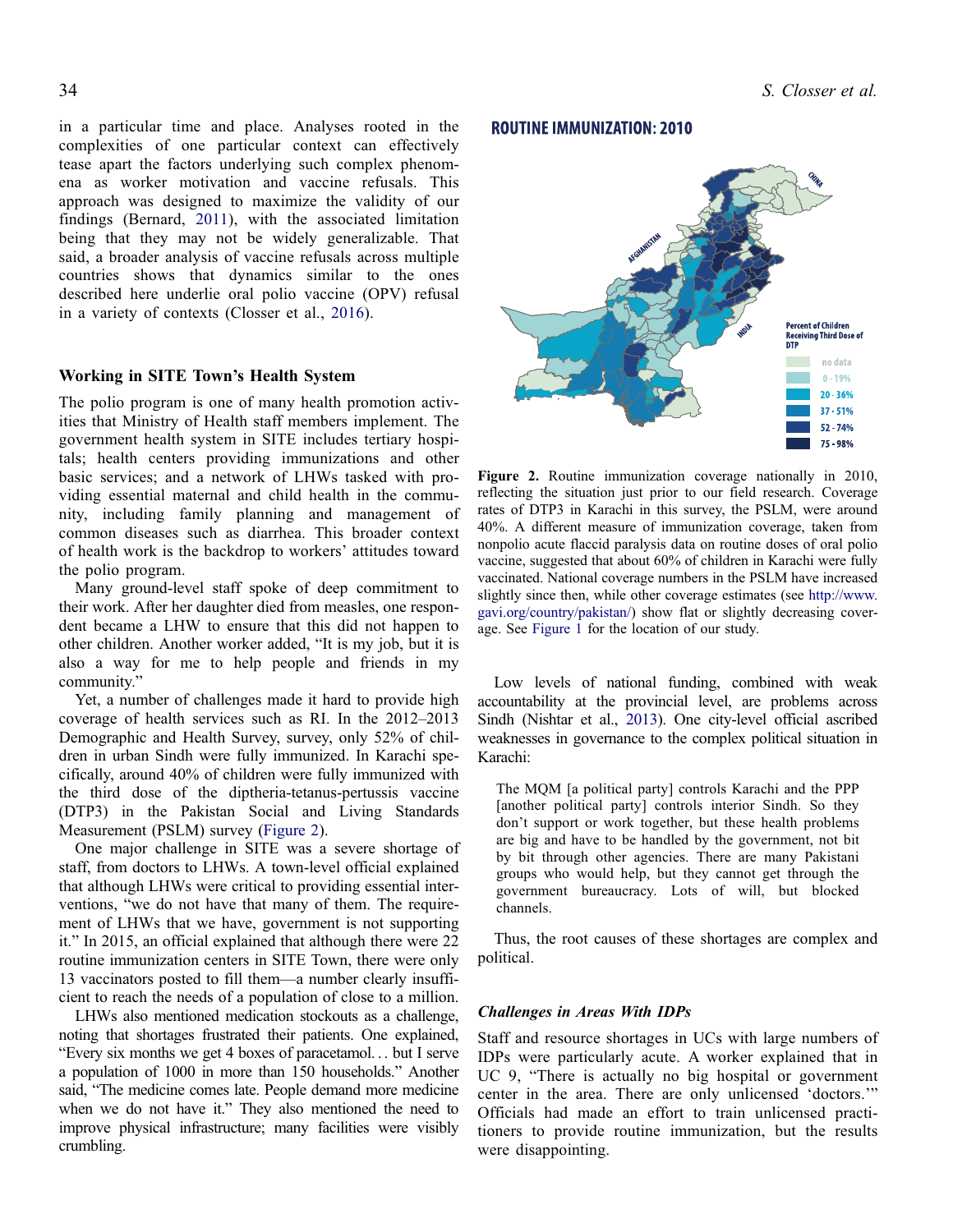### <span id="page-6-0"></span>Polio Eradication and Health Systems in Karachi 35

In UCs with many IDPs, officials had trouble finding local workers, especially female IDPs, willing to take government jobs. Therefore, LHWs had to be hired from other areas, resulting in a lack of local connection and knowledge. One official described an attempt to solve these problems in UC 9:

[A government official] set up more centers but could not hire the staff to fill them. So they made a rotating system [bringing staff from other areas]. . . .. But the staff hired were Urdu speaking in this Pashto speaking area. And when we go back and check on the centers, the people hired are not there [don't show up for work]. Implementation is a problem.

Thus, the areas that everyone agreed were most in need of improved RI were also the areas where improvements were most challenging to achieve.

#### Worker Motivation

Despite acknowledging the importance of their work, groundlevel workers in SITE said that low and unreliable wages and a lack of accountability also made it difficult to stay motivated at their jobs. LHWs were particularly adamant that their pay (Rs. 9,000, about \$100/month) was too low; this was the sole source of income for many of their families.

One town-level official commented: "The problem is that the government has hired a lot of workers for vaccines who get a very low salary, and then they do not receive their salary for 4 or 6 months. This is bad for motivation. They get excited that they get a job and then they don't get paid. It is de-mobilizing and de-motivating."

Workers also said that it was rare to be held accountable for work performance: "Here no one will say anything to the one who is doing a good job and working, or to the one who is not working at all." Thus, despite being convinced of the importance of their work, many respondents said their motivation flagged.

#### The Polio Eradication Initiative in SITE

The GPEI delivers OPV in resource-intensive door-to-door campaigns. Areas with ongoing polio transmission have the most campaigns delivering OPV; in SITE Town, there were 8–12 each year (Figure 3). During the 55 campaign days that occurred the year we did our research, many workers in SITE focused solely on polio (Figure 4).

Nearly all workers asserted that polio eradication was an important and worthy goal. One explained when polio strikes a child, "their whole life is ruined, and their family is also affected."

Overall, the polio program was the most robust health intervention in SITE Town. Respondents appreciated the relatively ample funding for polio, the functioning cold chain, and the reliable vaccine supply, which contrasted sharply with the resource shortages for routine work. One official said, "PHC/RI and polio are two different tiers. PHC/RI activities don't get the money or staff salaries."



Figure 3. Number of polio campaigns in a given year in Pakistan in 2010, reflecting the situation just before our field research. Some subdistricts, including parts of SITE Town, had more campaigns than the average districtwide number shown here. After 2010, campaign intensity increased in many areas, with some communities visited up to 22 times in 2014. At present, the GPEI is rethinking the strategy of high numbers of campaigns because, as we argue here, this can contribute to worker and community dissatisfaction (Global Polio Eradication Initiative, [2015b\)](#page-11-0). See [Figure 1](#page-4-0) for the location of our study.



Figure 4. A child receives oral polio vaccine during a campaign.

The discrepancy between polio and other services was particularly acute in UC 9. Because that area had recently seen two polio cases, they had 12 door-to-door campaigns in the year of our research. Thus, the area our respondents said had the poorest routine immunization in SITE Town also had the most intense campaign schedule.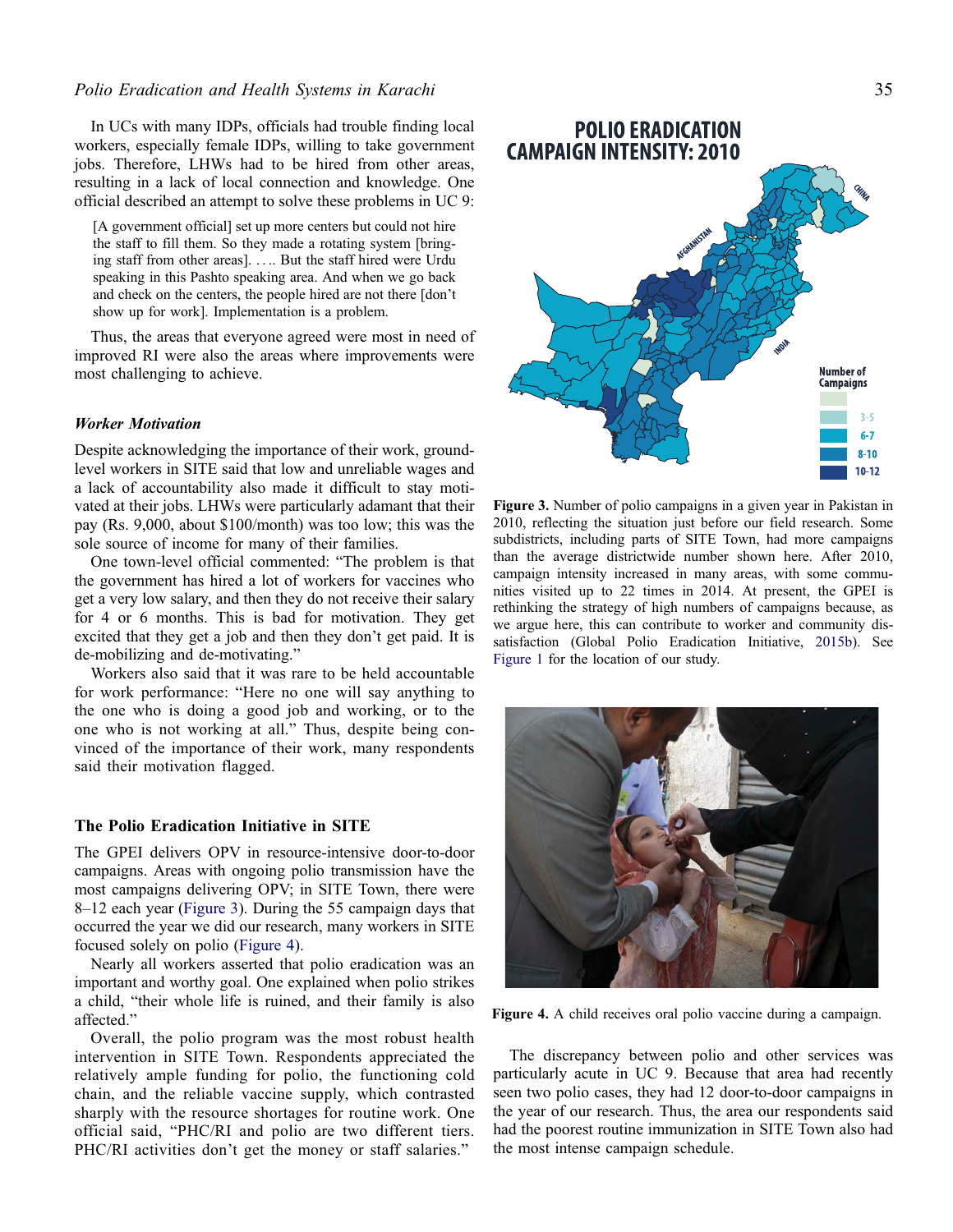#### Worker Motivation for Polio

Despite their conviction that eradicating polio was a worthy goal, many respondents said security issues, low and late pay, relentless pressure, and dealing with refusals in repeated campaigns left them fatigued.

"The biggest problem is of security," a doctor said. "I was at the dispensary preparing results and I was looted of my wallet at gunpoint. The LHWs with us were rid of their money and jewelry." An LHW whose purse was stolen in this incident commented ruefully, "They probably thought I make a lot of money by working in the polio campaign."

Polio-specific issues of pay were also de-motivating, especially coupled with workers' existing dissatisfactions about pay. Workers were given a stipend of Rs. 250 (about \$3) per day for work on polio campaigns—about half of the local daily wage for unskilled labor and, commented one supervisor, "neither enough for rent nor food." Chronic delays in payments, often disbursed as late as 6 months after a campaign, exacerbated frustrations.

Especially given the low pay, relentless pressure to achieve results in campaign after campaign wore on workers. One supervisor said of his experience, "They [my workers] are checked by the area in charge, the UC officer, WHO, UNICEF... So they are checked a lot but paid very little. They get 250 rupees and then 10 shoe hits."

Yet, another supervisor added: "we have a group of very loyal and dedicated workers who try their best to take care of their work." Most supervisors praised their staff for hard work in challenging circumstances.

## Polio Vaccine Refusals

One LHW said that "dealing with refusals—because it is often very difficult to convince people to take the vaccine" was her most time consuming activity during campaigns. Interacting with refusal parents could be frightening, as in the case of a male health worker who was hit in the face by an angry father. Understanding the reasons for refusals is important not only because they directly reduce vaccination coverage, but also because refusals have a negative effect on polio workers' motivation. While refusal families were overall a small minority, they were clustered in specific areas (cf. UNICEF, [2013\)](#page-11-0), and most of our interviewees mentioned dealing with refusals as a job frustration.

Refusals in SITE were frequently fueled by parental frustration with the emphasis on polio in the absence of broader government services. An LHW said, "They complain that the government has other responsibilities towards them. . . and they ask, why do you not give us that?" A town-level official observed:

We get asked why do we repeatedly go for the polio campaigns; why are we worried about polio. The people say: we have so many other problems. The people have their own priorities, first is water and living in difficult situations, groceries and sanitation. They don't have their basic needs. And the polio campaign has gone on for more than 10 years.

#### Another added:

The households served by the polio program are upset because they require other goods and services—wheat, sugar, milk—but do not receive them. They do not want to accept only polio drops. It doesn't make sense to them. Polio vaccine should be incentivized by providing other goods along with it.

One LHW noted, "One complaint is that before a month even ends, another polio campaign starts." The attention and emphasis given to polio campaigns led to credibility issues in the context of generally poor government services.

#### IDPs and Vaccine Refusal

Distrust of polio vaccine was particularly marked in IDP communities. These groups, who had heard loud and clear from the provincial government that they were not welcome; who frequently lived in areas such as UC 9 with poor government services; and who had fled their homes because of government and international military actions, had ample reason to distrust any program promoted heavily by the national and provincial governments and international actors.

Many workers we interviewed expressed distaste for working with IDPs. One said, "First of all, they are coming from the outside, and they are spreading germs and diseases in this area because they are the carriers of these germs. So they create a problem for us. On top of that they do not listen to us and are refusal cases." Such attitudes likely exacerbated many IDPs' distrust.

In the context of IDPs' understandable distrust of the health system, rumors were common, particularly that the vaccine caused infertility and was "American." One LHW said, "The mothers ask us whether the polio vaccine has come from America and whether the Americans have added family planning medicine to it." Workers also noted that the fake vaccination campaign involved in the search for Osama bin Laden caused difficulties. One said, "We tell them that if they will give polio vaccine to their children, they will be saved from being disabled. Some people do not understand, saying that it is the American police."

Fears about police were especially acute in areas home to what respondents described as "anti-government elements." One noted, "We have people here who have political affiliations and they do not want their information to be leaked out... There is a law and order problem and they think that we are police informers."

Thus frustrations about the focus on polio, coupled with political anxieties, made polio vaccination in IDP communities particularly difficult. An LHW observed:

Vaccinations are happening... but many migrants from Pashto speaking areas, no matter how much we motivate them, do not take polio vaccines. And in some areas there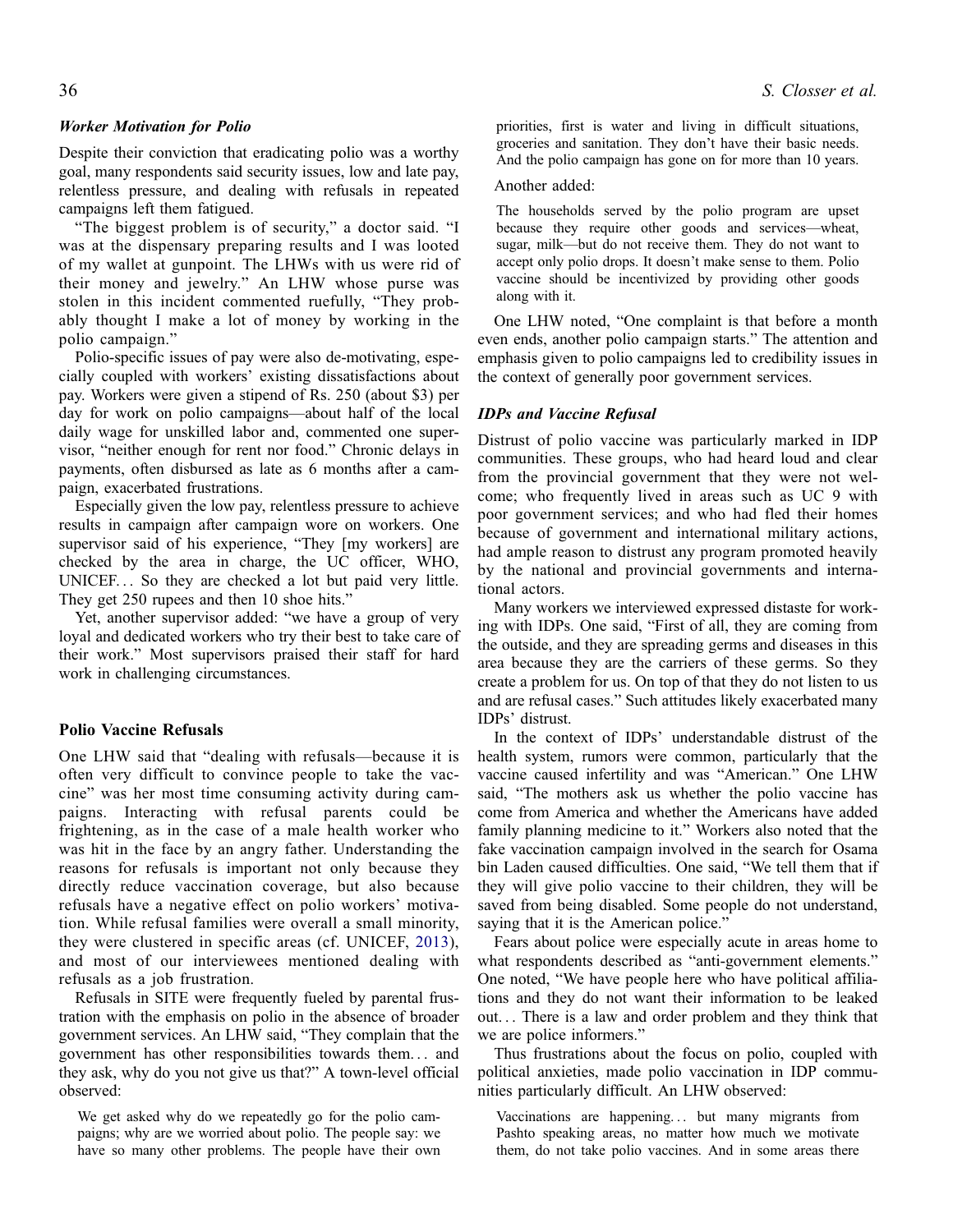is a lot of garbage, open sewers where children are bathing. . . a child fell in an open sewer in UC 1 and got polio, even though he had polio vaccination. I often wonder how polio can be eradicated. I think apart from vaccination, we should keep children away from dirty water.

Refusals were clustered in areas with poor RI and poor sanitation.

## Broader Health Services Are Important to Polio Eradication

The discrepancy between polio and other health services existed because the polio program was doing its utmost to vaccinate every child in a challenging environment. Through tireless commitment, the program repeatedly reached children who received few or no other health services. Yet, unfortunately, this discrepancy created problems for the polio program itself, contributing to refusals and to worker demotivation.

In this context, the standard techniques of social mobilization are unlikely to be completely effective. The reasons that parents refused vaccine were not primarily cultural (although refusals were concentrated in IDP populations), nor did they reflect a lack of education (although parents did have misconceptions). Rather, the root cause of refusals was a deep distrust of government and international actors that provided few if any desperately needed services, but administered polio vaccine door-to-door every month (cf. Coutinho & Banerjea, [2000](#page-11-0); Renne, [2010](#page-11-0); Taylor, [2015](#page-11-0); Yahya, [2007](#page-11-0)).

Managers and workers alike said that making headway in cases of entrenched refusal was extremely difficult. One UNICEF employee described challenges in providing social mobilization:

If someone comes for RI in a center and the door is closed, it is bad. The management of basic services is a problem, and this happens. Also, as outsiders, we come to UC 9 at breakfast and have to leave before dinner as it is not a safe area for us. Out before dark.

Another worker explained:

We have approached the *maulvis* [religious leaders] asking them to make announcements regarding the campaign through their loudspeaker system, and even cited the fatwas [consensus statements of religious leaders] regarding polio work. However they refuse, saying the fatwa is about allowing the drops and not announcements during the campaign. [Laughs]. It is a strange situation indeed.

Another said, "Sometimes I feel that maybe we do not know the proper way to make people. . . agree with us that polio needs to be eradicated from our country."

Pushing harder to get parents to accept polio vaccine is unlikely to change their minds; rather, increased pressure focused on this one issue may well lead to increased resistance (Factor, Williams, & Kawachi, [2013](#page-11-0)). An approach that targets the root causes of refusals is more likely to be successful.

## Changes Since 2012: Promising Initiatives

In 2012, high-level staff said the polio program was increasing attention to RI. In 2016, these plans are in motion. Strengthening RI is now a core stated objective of the GPEI. The GPEI's recent midterm review explains, "polio communications products are aiming to promote broader health at a time when many communities may be tiring of polio specific messages and multiple requests to vaccinate their children" (Global Polio Eradication Initiative, [2015b\)](#page-11-0).

Within Pakistan, many initiatives to address the problems our interviewees identified are underway. A Pashtun-specific communications strategy has been developed. Worker training has been enhanced. And while implementation is still imperfect, a major effort aims to get polio workers paid on time.

Along with these interventions, refusals appear to be decreasing—a UNICEF study showed an 80% reduction in refusals in endemic high-risk areas nationwide as of 2014. Noting this, UNICEF pointed out that meeting community demands and building trust in vaccinators would be critical moving forward (UNICEF, [2014](#page-11-0)).

"Health camps" in Karachi's highest risk areas now provide interventions including TT vaccine and delivery kits, as well as injectable and OPV. Evidence from similar camps in Nigeria suggests that they effectively deliver injectable polio vaccine (IPV) and reduce numbers of missed children, including refusals (Nigeria National Primary Health Care Development Agency, [2015](#page-11-0)); research on the effects of these camps in other contexts would be valuable. Health camps had reached nearly half a million people in Pakistan by mid-2015, and had delivered polio vaccine to nearly 10,000 completely unvaccinated children (Pakistan Ministry of Health, [2015\)](#page-11-0).

The polio campaign strategy in SITE's high-risk UCs has also changed. Now, in a program called the Continuous Community Protected Vaccination, dedicated polio staff in these areas spend a week visiting houses and then a week finding missed children, in a continuous monthly cycle. They distribute "polio plus" kits along with polio vaccine. Pakistan's National Emergency Action Plan calls this strategy a "success" (Government of Pakistan, [2015](#page-11-0), p. 11).

Other initiatives, too, aim to broaden the services provided with polio vaccine. A grant from the Canadian government includes support for RI, maternal health, water and sanitation, and nutrition. Other water-supply initiatives are also being discussed in Karachi (UNICEF, [2015\)](#page-11-0).

## New Challenges

At the same time as these new interventions are being rolled out, the polio program in Karachi faces new challenges. Most seriously, polio workers have been targeted with ongoing lethal violence. In SITE, an educator providing polio vaccine was murdered (McNeil, [2013\)](#page-11-0).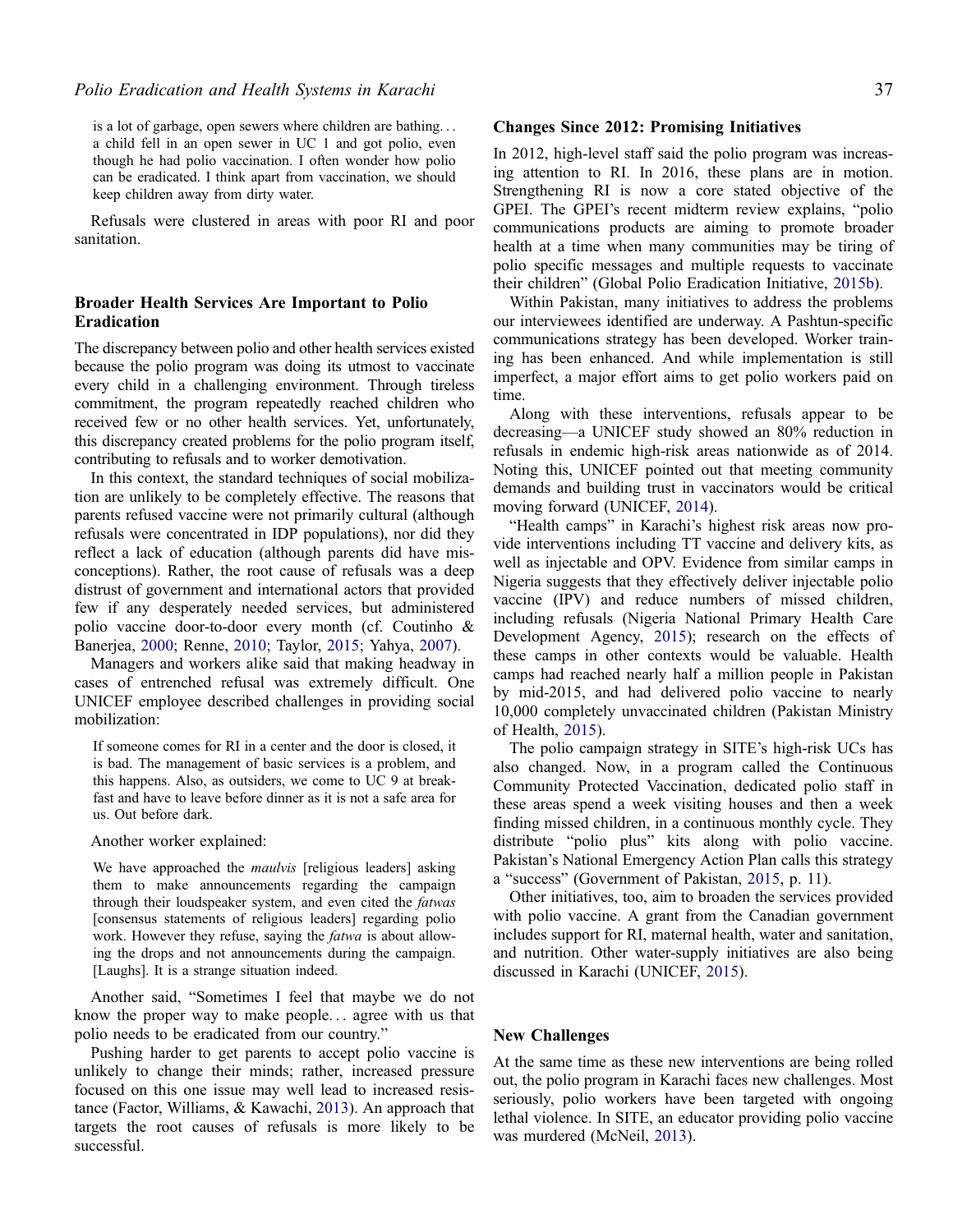In 2015, SITE Town, and particularly UC 9, remained underserved by the government health system. There was still no government health facility in UC 9, and no government doctor in all of SITE Town that spoke Pashto.

In Pakistan as a whole, differing cultures and different hierarchies have made the collaboration between GPEI and RI staff challenging (Claycomb, [2015](#page-10-0); Expanded Programme on Immunization & Global Polio Eradication Initiative, [2015\)](#page-11-0). The result has been "sub-optimal implementation of RI strengthening activities" (GPEI, [2015b](#page-11-0), p. 22).

Further complicating matters, some people we spoke to recently in SITE felt that the Continuous Community Protected Vaccination had, in contrast to its intention, functioned to increase refusals. One town-level official said that in a given house in a high-risk area in UC 9:

The team is going over there, the supervisor is going over there, the UC MO [Union Council Medical Officer] is going over there, the RSP [Religious Support Person] is going over there, the WHO people are going over there, so the person will hesitate. Why are you coming again and again and knocking on my door?

As a result of nonstop campaign activity, this official said, "In the high-risk UCs, they are hesitating, the public. They are refusing. . . The number of refusals is increasing." This statement reflects the perceptions of just one individual and is not a conclusive finding. Given that the Continuous Community Protected Vaccination is currently being considered for use in other contexts, additional research is warranted.

## Why Should the GPEI Do More to Spearhead General Health Efforts?

Many people in SITE Town want to provide better services in high-risk areas, and there are real barriers to achieving this. The issues involved are complex and political. The GPEI cannot change these realities and cannot build comprehensive health systems in a city such as Karachi.

Why, then, should the GPEI spend time and money on general health efforts—work that many within the polio program see as a distraction? One answer is in the GPEI's [2013](#page-11-0)–18 Strategic Plan, which notes that high RI coverage is essential to eradication. The Strategic Plan commits to "working with immunization partners to strengthen immunization systems." In Pakistan, it commits to working with local governments "to establish immunization services in the most vulnerable populations" (GPEI, [2013](#page-11-0), pp. 51, 111).

In the longer term, the GPEI's legacy process aims to provide support to broader health services. "The infrastructure required to eradicate polio is concentrated in many of the lowest performing low-income countries, which are the most challenging places to achieve other health objectives," note polio eradication leadership in a recent article. They call for ensuring this infrastructure is "sustained and repurposed" for strengthening RI (Cochi, Hegg, Kaur, Pandak, & Jafari, [2016](#page-11-0), pp. 281–282).

Also, our analysis suggests that in the short term, higher quality RI and health services may be critical for the narrow and immediate goal of eradicating polio. Because refusals grow out of a distrust of national and international institutions, exacerbated by a discrepancy in attention and funding for polio as compared with other health services, well-intentioned initiatives to "increase noise" around polio eradication may prove counterproductive (UNICEF, [2015](#page-11-0)). Given that polio eradication is already heavily politicized, standard social mobilization efforts such as media campaigns, and even door-to-door education focused on polio, may not make substantial inroads.

Folding polio vaccination into broader health activities in the highest risk areas could be a key strategy for eliminating the disease. Support for RI and other health initiatives in the short term could be enlightened self-interest on the part of Pakistan's polio program.

The introduction of IPV into Pakistan's RI schedule means that RI is now more important than ever for polio eradication. A new communications strategy for polio centered on RI makes sense. But of course such a strategy will only work when coupled with the concurrent provision of RI services.

## What More Can Be Done?

The strategies we propose here would supplement, not replace, efforts to build broad-based health systems. Sustainable RI provision and constructing water and sanitation infrastructure are complex, long-term projects. Other actors including Gavi, the World Health Organization, and provincial leaders are working on those fronts. We encourage GPEI's increasing support of those programs.

Given the aforementioned political dynamics, progress in providing improved health services to Karachi's IDP populations through these channels is likely to be incremental. In the short term, providing targeted services in polio-endemic areas could benefit the GPEI. It is worth evaluating the effect of such interventions on community acceptance of polio vaccine.

Here, we suggest some short-timeline strategies. We focus on three areas where targeted interventions could pay dividends for polio eradication: water, sanitation, and hygiene (WASH); LHW services; and routine immunization.

### Targeted Improvements to Water and Sanitation

Improved WASH in endemic areas of Karachi could impact polio transmission by reducing fecal-oral transmission of poliovirus, and by preventing diarrhea that interferes with OPV efficacy (Grassly et al., [2006\)](#page-11-0). More important, improved services would lessen the contrast between poor water and sanitation infrastructure and door-to-door provision of polio vaccine—a disparity that frustrated parents and contributed to refusals. We suggest the following strategies:

Water-supply improvements: Water shortages are a serious problem in Karachi, and make maintaining good sanitation practices difficult (Hunter, MacDonald, & Carter, [2010\)](#page-11-0). In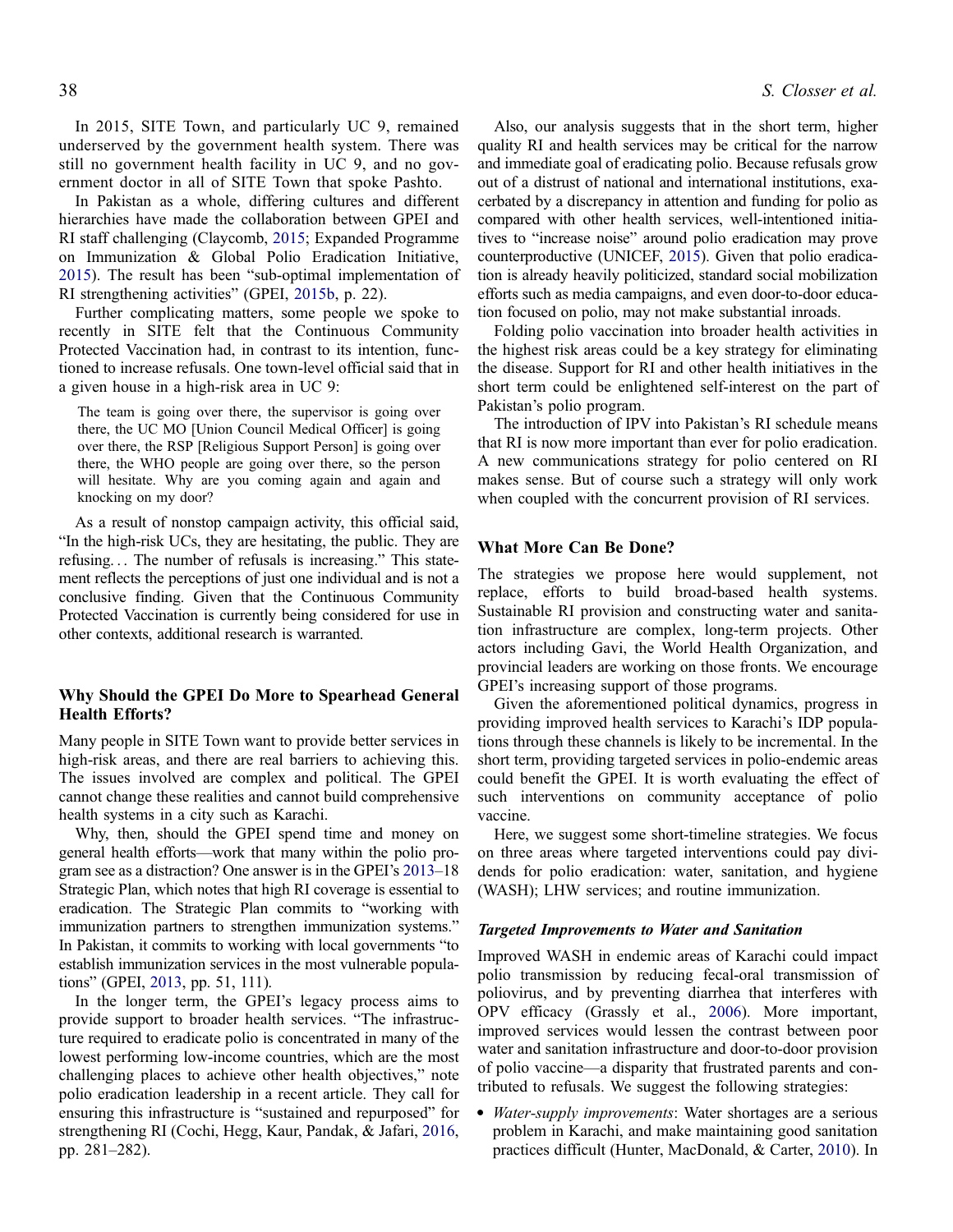<span id="page-10-0"></span>the highest transmission areas of Karachi, the GPEI should make water availability a high priority, for example by providing water tanker trucks.

- Sanitation improvements: Where possible, open sewers should be covered. In slum areas, provision of sanitation facilities should be a priority (Mara, Lane, Scott, & Trouba, [2010](#page-11-0)). The sanitation needs of Karachi outstrip the GPEI's resources, but targeted improvements in polio-endemic areas are possible.
- Water treatment improvements: Point-of-use water systems are effective in Karachi (Luby et al., [2001a](#page-11-0)). These systems could be provided during an OPV campaign, with followup provision of chlorine solution in subsequent campaigns. Education about the use of these systems could be integrated with polio messaging. Such integration of OPV and water treatment provision could help to ease the path for health workers who hear complaints about focusing only on polio. This would likely work best alongside the WASH improvements previously outlined.
- Soap distribution: Soap distribution and handwashing education are effective in Karachi (Luby et al., [2001b,](#page-11-0) [2006\)](#page-11-0). Distributing soap during OPV campaigns would be relatively simple. This small intervention would likely have a significant impact on community engagement only if implemented alongside other WASH improvements.

### Targeted Improvements to LHW Services

The challenges facing the health system in SITE Town are substantial, and the GPEI is not in a position to address most of them. Given that LHWs are such an essential part of polio eradication's workforce, helping them build trust is very important. We suggest support for LHW supplies, including medicines, in polio-endemic areas. Polio campaign trainings could be an opportunity to learn about area-specific shortages and follow through with essential supplies.

#### Targeted Improvements to Routine Immunization

Sindh's EPI Program is working with Gavi to improve RI. There are points where these agencies might have common interests with the GPEI:

- Increased support for RI in health camps: Currently, not all health camps provide RI; one report states that out of more than 14,000 people attending health camps in Karachi, fewer than 400 children received routine immunizations (Pakistan Ministry of Health, [2015](#page-11-0)). Legacy plans to transition these temporary camps into permanent facilities could help improve RI coverage in some of Pakistan's most poorly served areas.
- Permanent routine immunization posts: High-risk areas such as UC 9 should be provided with infrastructure and staff for RI. International and national pressure and funding for these improvements should be immediate.

Such steps could be pivotal in polio's last strongholds. India achieved an end to polio transmission while integrating communications with provision of additional health services in polio-endemic areas (Closser et al., 2014; Coates, Waisbord, Awale, Solomon, & Dey, 2013). Water, sanitation, and routine immunization improvements are not easy or

#### Acknowledgments

The authors are grateful to the following people for their support of the study: Molly Abbruzzese, Ni'ma Abid, Altaf Bosan, Kelly Cox, Elias Durry, Yasmine Gilbert, John Grove, Obaid ul Islam, Sarwat Jehan, Farhat Khan, Zubair Mufti, Wadood Myireh, Noor Sabah Rakhshani, Anat Rosenthal, Pauley Tedoff, and Linda Venczel. These individuals bear no responsibility for the conclusions drawn in this article. [Figures 2](#page-5-0) and [3](#page-6-0) were prepared by Anna Clements, Isabel Shaw, and Hannah Judge of Broad Street Maps.

cheap. In targeted areas of Karachi, they are doable. And

they could play a critical role in eradicating polio.

### Funding

This research was supported by the Bill and Melinda Gates Foundation (contract 20333). The publication of this article was made possible by the generous support of the American people through USAID under the terms of the Cooperative Agreement AID-OAA-A-14-00028. The contents are the responsibility of the Maternal and Child Survival Program and do not necessarily reflect the views of USAID or the U.S. government.

#### References

- Bernard, H. R. (2011). Research methods in anthropology (5th ed.). Lanham, MD: AltaMira Press.
- Claycomb, P. (2015). Pakistan: Communication strategy for routine immunization, 2015-2018. Islamabad, Pakistan: Islamic Republic of Pakistan and UNICEF.
- Closser, S., Cox, K., Parris, T. M., Landis, R. M., Justice, J., Gopinath, R., & Nuttall, E. (2014). The impact of polio eradication on routine immunization and primary health care: A mixed-methods study. Journal of Infectious Diseases, 210(Suppl 1), S504–S513. doi:[10.1093/infdis/jit232](http://dx.doi.org/10.1093/infdis/jit232)
- Closser, S., Rosenthal, A., Maes, K., Justice, J., Cox, K., Omidian, P. A., & Nyirazinyoye, L. (2016). The global context of vaccine refusal: Insights from a systematic comparative ethnography of the global polio eradication initiative. Medical Anthropology Quarterly. doi:[10.1111/maq.12229](http://dx.doi.org/10.1111/maq.12229)
- Closser, S., Rosenthal, A., Parris, T., Maes, K., Justice, J., Cox, K., & Neergheen, V. (2012). Methods for evaluating the impact of vertical programs on health systems: Protocol for a study on the impact of the global polio eradication initiative on strengthening routine immunization and primary health care. BMC Public Health, 12(1), 728. doi:[10.1186/1471-2458-12-728](http://dx.doi.org/10.1186/1471-2458-12-728)
- Coates, E. A., Waisbord, S., Awale, J., Solomon, R., & Dey, R. (2013). Successful polio eradication in Uttar Pradesh, India: The pivotal contribution of the social mobilization network, an NGO/UNICEF collaboration. Global Health: Science and Practice, 1(1), 68-83. doi:[10.9745/GHSP-D-12-00018](http://dx.doi.org/10.9745/GHSP-D-12-00018)